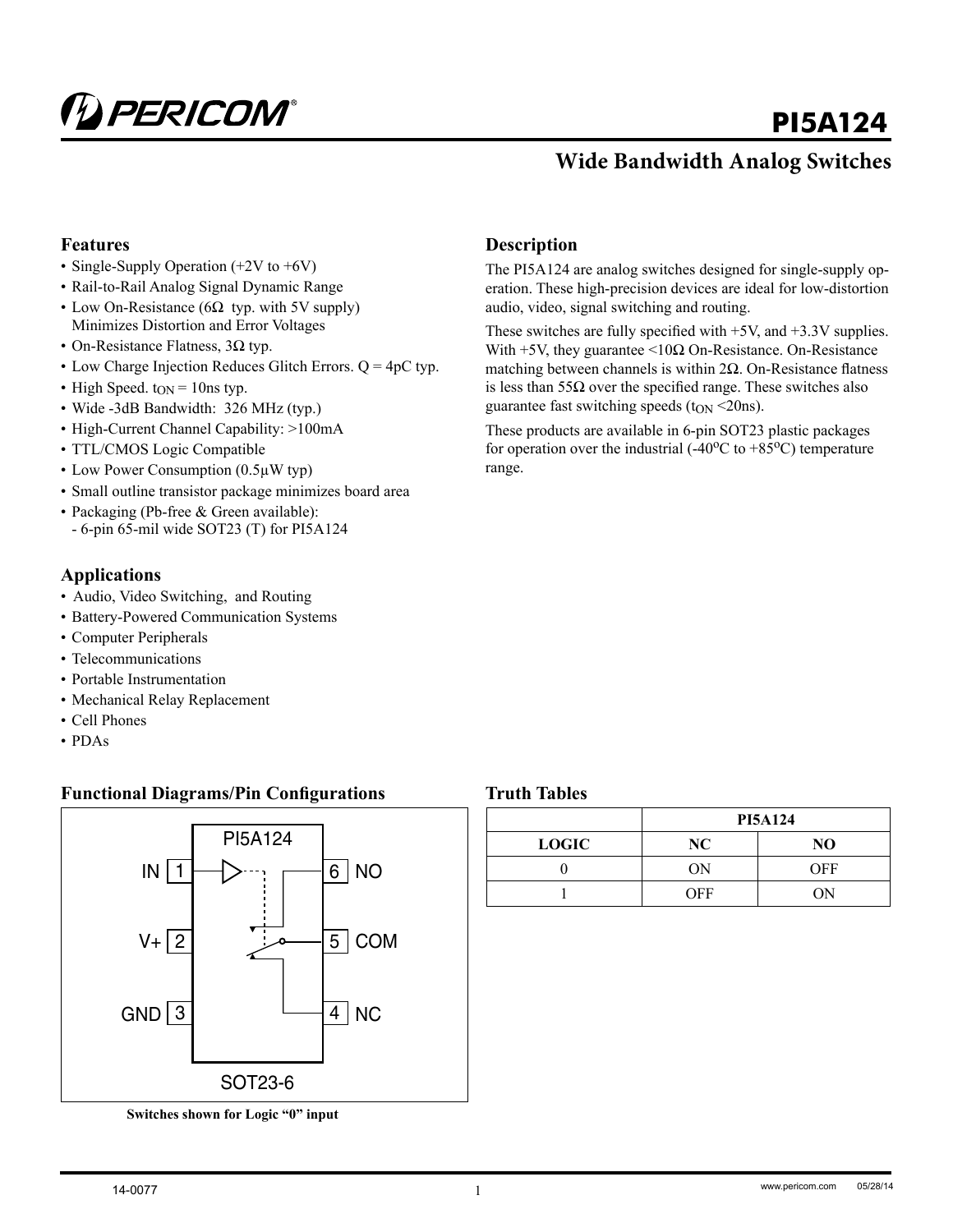#### **Absolute Maximum Ratings**

| Voltages Referenced to Gnd      | Continuous Power Dissipation                                                                                                            |
|---------------------------------|-----------------------------------------------------------------------------------------------------------------------------------------|
|                                 |                                                                                                                                         |
| or 30mA, whichever occurs first |                                                                                                                                         |
|                                 |                                                                                                                                         |
| Peak Current, COM, NO, NC       | Note $1$ :<br>Signals on NC, NO, COM, or IN exceeding V+ or GND are clamped by<br>internal diodes. Limit forward diode current to 30mA. |

**Thermal Information**

*Caution: Stresses beyond those listed under "Absolute Maximum Ratings" may cause permanent damage to the device. This is a stress only rating and operation of the device at these or any other conditions beyond those indicated in the operational sections of this specification is not implied.*

#### **Electrical Specifications - Single +5V Supply**

 $(V_+ = +5V \pm 10\%$ , GND = 0V,  $V_{INH} = 2.4V$ ,  $V_{INH} = 0.8V$ )

| Parameter                                                           | <b>Symbol</b>                                              | <b>Conditions</b>                                   | Temp. $(^{\circ}C)$ | Min. <sup>(1)</sup> | Typ. <sup>(2)</sup> | Max. <sup>(1)</sup> | <b>Units</b> |
|---------------------------------------------------------------------|------------------------------------------------------------|-----------------------------------------------------|---------------------|---------------------|---------------------|---------------------|--------------|
| <b>Analog Switch</b>                                                |                                                            |                                                     |                     |                     |                     |                     |              |
| Analog Signal<br>Range <sup>(3)</sup>                               | <b>VANALOG</b>                                             |                                                     | Full                | $\mathbf{0}$        |                     | $V^+$               | V            |
| On-Resistance                                                       |                                                            |                                                     | 25                  |                     | 7.2                 | 10                  |              |
|                                                                     | $R_{ON}$                                                   | $V_+ = 4.5V$ ,                                      | Full                |                     |                     | 12                  |              |
| On-Resistance                                                       |                                                            | $I_{COM} = -30mA$ ,<br>$V_{NO}$ or $V_{NC}$ = +2.5V | 25                  |                     | 0.2                 | $\overline{2}$      | Ω            |
| Match Between<br>Channels <sup><math>(4)</math></sup>               | $\Delta R_{ON}$                                            |                                                     | Full                |                     |                     | 4                   |              |
| On-Resistance Flat-<br>$R_{\text{FLAT(ON}})$<br>ness <sup>(5)</sup> |                                                            | $V_+ = 5V$ ,                                        | 25                  |                     | 2.72                | 3.5                 |              |
|                                                                     | $I_{COM} = -30mA$ ,<br>$V_{NO}$ or $V_{NC} = 1V, 2.5V, 4V$ | Full                                                |                     |                     | 4                   |                     |              |
| NO or NC Off Leak-                                                  | $I_{NO(OFF)}$ or                                           | $V_+ = 5.5V$ ,                                      | 25                  |                     | 0.18                |                     |              |
| age Current <sup><math>(6)</math></sup><br>$I_{NC(OFF)}$            | $V_{COM} = 0V$ ,<br>$V_{NO}$ or $V_{NC} = 4.5V$            | Full                                                | $-1$                |                     | 150                 |                     |              |
| COM Off Leakage<br>$I_{COM(OFF)}$<br>Current <sup>(6)</sup>         |                                                            | $V_+$ = 5.5V, $V_{COM}$ = + 4.5V,                   | 25                  |                     | 0.20                |                     |              |
|                                                                     | $V_{NO}$ or $V_{NC} = \pm 0V$                              | Full                                                | $-1$                |                     | 150                 | nA                  |              |
| COM On Leakage<br>Current <sup>(6)</sup>                            |                                                            | $V_+ = 5.5V$ ,                                      | 25                  |                     | 0.20                |                     |              |
|                                                                     | $I_{COM(ON)}$                                              | $V_{COM} = +4.5V$<br>$V_{NO}$ or $V_{NC}$ = +4.5V   | Full                | $-1$                |                     | 50                  |              |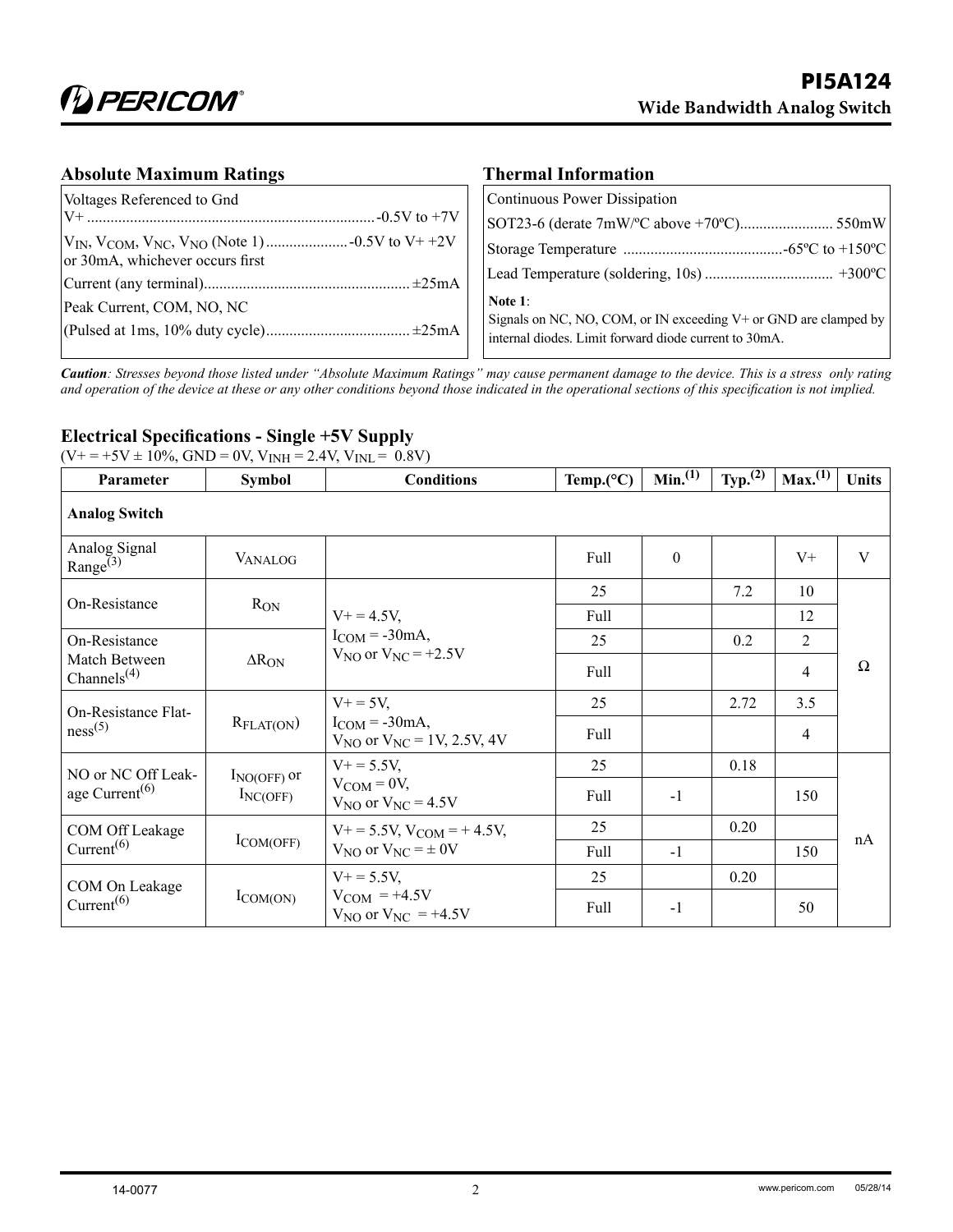#### **Electrical Specifications - Single +5V Supply**

 $(V_{+} = +5V \pm 10\%,$  GND = 0V,  $V_{INH} = 2.4V$ ,  $V_{INL} = 0.8V$ )

| Parameter                          | <b>Symbol</b>    | <b>Conditions</b>                                            | $Temp(^{\circ}C)$ | Min. <sup>(1)</sup> | Typ. <sup>(2)</sup> | Max. <sup>(1)</sup> | <b>Units</b> |
|------------------------------------|------------------|--------------------------------------------------------------|-------------------|---------------------|---------------------|---------------------|--------------|
| <b>Logic Input</b>                 |                  |                                                              |                   |                     |                     |                     |              |
| Input High Voltage                 | V <sub>IH</sub>  | Guaranteed logic High Level                                  |                   | $\overline{2}$      |                     |                     |              |
| Input Low Voltage                  | $V_{IL}$         | Guaranteed logic Low Level                                   |                   |                     |                     | 0.8                 | V            |
| Input Current with Voltage<br>High | I <sub>INH</sub> | $V_{IN}$ = 2.4V, all others = 0.8V                           | Full              | $-1$                | 0.005               | $\mathbf{1}$        | $\mu A$      |
| Input Current with Voltage<br>Low  | $I_{\rm INL}$    | $V_{IN} = 0.8V$ , all others = 2.4V                          |                   | $-1$                | 0.005               | $\mathbf{1}$        |              |
| Dynamic                            |                  |                                                              |                   |                     |                     |                     |              |
|                                    |                  |                                                              | 25                |                     | $\overline{7}$      | 15                  | ns           |
| Turn-On Time                       | $t_{ON}$         | $V_+$ = 5V, Figure 1                                         | Full              |                     |                     | 20                  |              |
| Turn-Off Time                      |                  |                                                              | 25                |                     | $\mathbf{1}$        | $\overline{7}$      |              |
|                                    | $t$ OFF          |                                                              | Full              |                     |                     | 10                  |              |
| Charge Injection <sup>(3)</sup>    | Q                | $C_L$ = 1nF, $V_{GEN}$ = 0V,<br>$RGEN = 0\Omega$ , Figure 2  |                   |                     | 1.6                 | 10                  | pC           |
| Off Isolation                      | $O_{IRR}$        | $R_L$ = 50 $\Omega$ , $C_L$ = 5pF,<br>$f = 10$ MHz, Figure 3 |                   |                     | $-43$               |                     | dB           |
| Crosstalk <sup>(8)</sup>           | <b>XTALK</b>     | $R_L$ = 50 $\Omega$ , $C_L$ = 5pF,<br>$f = 10$ MHz, Figure 4 | 25                |                     | $-43$               |                     |              |
| NC or NO Capacitance               | $C_{(OFF)}$      | $f = 1$ kHz, Figure 5                                        |                   |                     | 5.5                 |                     | pF           |
| COM Off Capacitance                | $C_{COM(OFF)}$   |                                                              |                   |                     | 5.5                 |                     |              |
| COM On Capacitance                 | $C_{COM(ON)}$    | $f = 1$ kHz, Figure 6                                        |                   |                     | 13                  |                     |              |
| -3dB Bandwidth                     | <b>BW</b>        | $R_L$ = 50 $\Omega$ , Figure 7                               | Full              |                     | 326                 |                     | <b>MHz</b>   |
| <b>Supply</b>                      |                  |                                                              |                   |                     |                     |                     |              |
| Power-Supply Range                 | $V +$            |                                                              |                   | $\overline{2}$      |                     | 6                   | $\mathbf V$  |
| Positve Supply Current             | $I+$             | $V_{}$ + = 5.5V, $V_{IN}$ = 0V or V+                         | Full              |                     |                     | $\mathbf{1}$        | $\mu A$      |

#### **Notes:**

1. The algebraic convention, where most negative value is a minimum and most positive is a maximum, is used in this data sheet.

2. Typical values are for DESIGN AID ONLY, not guaranteed or subject to production testing.

- 3. Guaranteed by design
- 4.  $\Delta R_{ON} = R_{ON}$  max  $R_{ON}$  min
- 5. Flatness is defined as the difference between the maximum and minimum value of On-Resistance measured.
- 6. Leakage parameters are 100% tested at maximum rated hot temperature and guaranteed by correlation at +25ºC.
- 7. Off Isolation =  $20\log_{10}$  [  $V_{COM}$  / ( $V_{NO}$  or  $V_{NC}$ ) ]. See Figure 3.
- 8. Between any two switches. See Figure 4.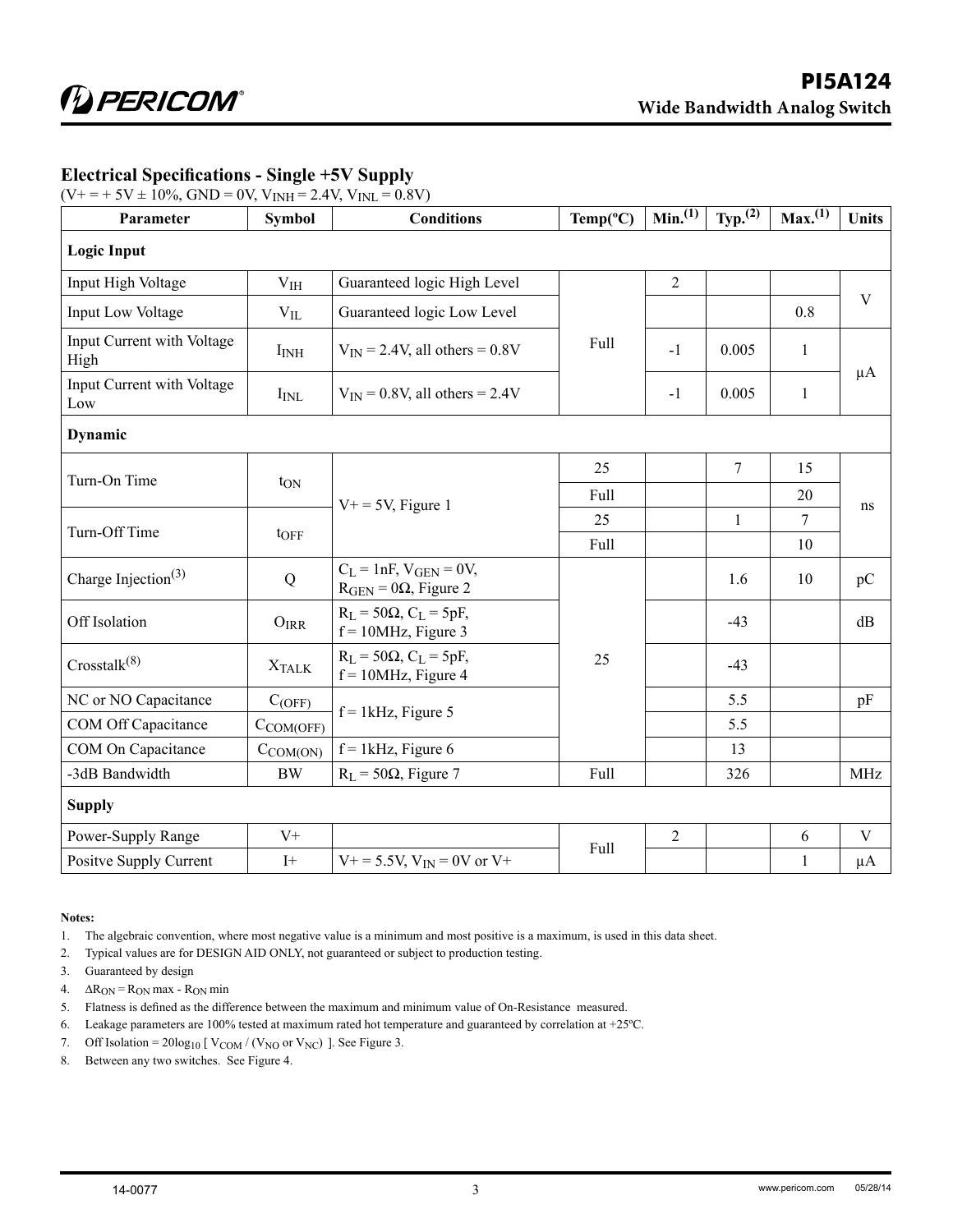| $\frac{1}{2}$ $\frac{1}{2}$ + $\frac{1}{2}$ + $\frac{1}{2}$ + $\frac{1}{2}$ + $\frac{1}{2}$ + $\frac{1}{2}$ + $\frac{1}{2}$ + $\frac{1}{2}$ + $\frac{1}{2}$<br>$\circ$ $\cdot$ , $\cdot$ $\Box$<br>$\sim$ $\cdots$ , $\cdots$ |                       |                                                                 |                     |                  |              |                |              |
|-------------------------------------------------------------------------------------------------------------------------------------------------------------------------------------------------------------------------------|-----------------------|-----------------------------------------------------------------|---------------------|------------------|--------------|----------------|--------------|
| Parameter                                                                                                                                                                                                                     | <b>Symbol</b>         | <b>Conditions</b>                                               | Temp. $(^{\circ}C)$ | Min.(1)          | Typ. (2)     | Max.(1)        | <b>Units</b> |
| <b>Analog Switch</b>                                                                                                                                                                                                          |                       |                                                                 |                     |                  |              |                |              |
| Analog Signal Range <sup>(3)</sup>                                                                                                                                                                                            | <b>VANALOG</b>        |                                                                 |                     | $\boldsymbol{0}$ |              | $\mathrm{V}+$  | $\mathbf V$  |
|                                                                                                                                                                                                                               | On-Resistance         | $V_{}$ + = 3V, I <sub>COM</sub> = -30mA, V <sub>NO</sub> or     | 25                  |                  | 12           | 18             |              |
|                                                                                                                                                                                                                               | $R_{ON}$              | $V_{NC} = 1.5V$                                                 | Full                |                  |              | 22             |              |
| On-Resistance Match                                                                                                                                                                                                           |                       |                                                                 | 25                  |                  | $\mathbf{1}$ | $\mathbf{1}$   | $\Omega$     |
| Between Channels <sup>(4)</sup>                                                                                                                                                                                               | $\Delta R_{ON}$       | $V_+ = 3.3V$ , $I_{COM} = -30mA$ ,                              | Full                |                  |              | $\overline{2}$ |              |
| On-Resistance Flat-                                                                                                                                                                                                           |                       | $V_{NO}$ or $V_{NC} = 0.8V, 2.5V$                               | 25                  |                  | 0.5          | $\overline{4}$ |              |
| ness <sup>(3,5)</sup>                                                                                                                                                                                                         | $R_{\text{FLAT(ON)}}$ |                                                                 | Full                |                  |              | 5              |              |
| <b>Dynamic</b>                                                                                                                                                                                                                |                       |                                                                 |                     |                  |              |                |              |
|                                                                                                                                                                                                                               |                       | $V + = 3.3V$ ,                                                  | 25                  |                  | 15           | 25             | ns           |
| Turn-On Time<br>$t_{ON}$                                                                                                                                                                                                      |                       |                                                                 | Full                |                  |              | 40             |              |
|                                                                                                                                                                                                                               |                       | $V_{NO}$ or $V_{NC} = 1.5V$ ,<br>Figure 1                       | 25                  |                  | 1.5          | 12             |              |
| Turn-Off Time                                                                                                                                                                                                                 | $t$ OFF               |                                                                 | Full                |                  |              | 20             |              |
| Charge Injection <sup>(3)</sup>                                                                                                                                                                                               | ${\bf Q}$             | $C_L = 1nF$ , $V_{GEN} = 0V$ ,<br>$RGEN = 0V$ , Figure 2        | 25                  |                  | 1.3          | 10             | pC           |
| <b>Supply</b>                                                                                                                                                                                                                 |                       |                                                                 |                     |                  |              |                |              |
| Positve Supply Current                                                                                                                                                                                                        | $I+$                  | $V_{}$ + = 3.6V, $V_{IN}$ = 0V or V + All<br>Channels on or off | Full                |                  |              | $\mathbf{1}$   | $\mu A$      |
| <b>Logic Input</b>                                                                                                                                                                                                            |                       |                                                                 |                     |                  |              |                |              |
| Input High Voltage                                                                                                                                                                                                            | V <sub>IH</sub>       | Guaranteed logic high level                                     | Full                | $\overline{2}$   |              |                | $\mathbf{V}$ |
| Input Low Voltage                                                                                                                                                                                                             | $V_{IL}$              | Guaranteed logic low level                                      | Full                |                  |              | 0.8            |              |
| Input High Current                                                                                                                                                                                                            | I <sub>INH</sub>      | $V_{IN}$ = 2.4V, all others = 0.8V                              | Full                | $-1$             |              | $\mathbf{1}$   |              |
| Input Low Current                                                                                                                                                                                                             | $I_{\rm{INL}}$        | $V_{IN} = 0.8V$ , all others = 2.4V                             | Full                | $-1$             |              | $\mathbf{1}$   | $\mu A$      |

#### **Electrical Specifications - Single +3.3V Supply**

 $(V_{+} = +3.3V \pm 10\%,$  GND = 0V,  $V_{INH} = 2.4V$ ,  $V_{INL} = 0.8V$ )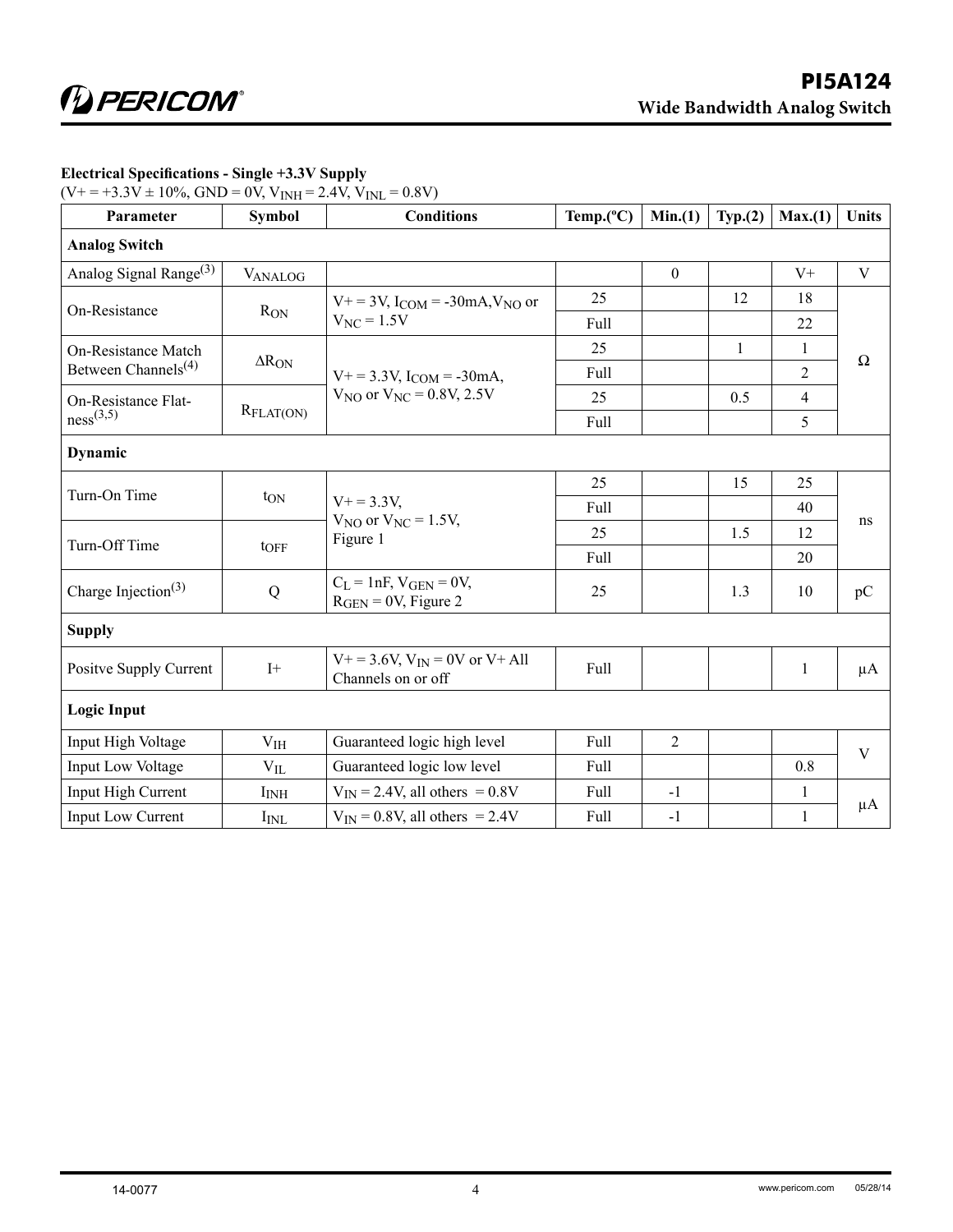### **Test Circuits/Timing Diagrams**



**Figure 1. Switching Time**



**Figure 2. Charge Injection**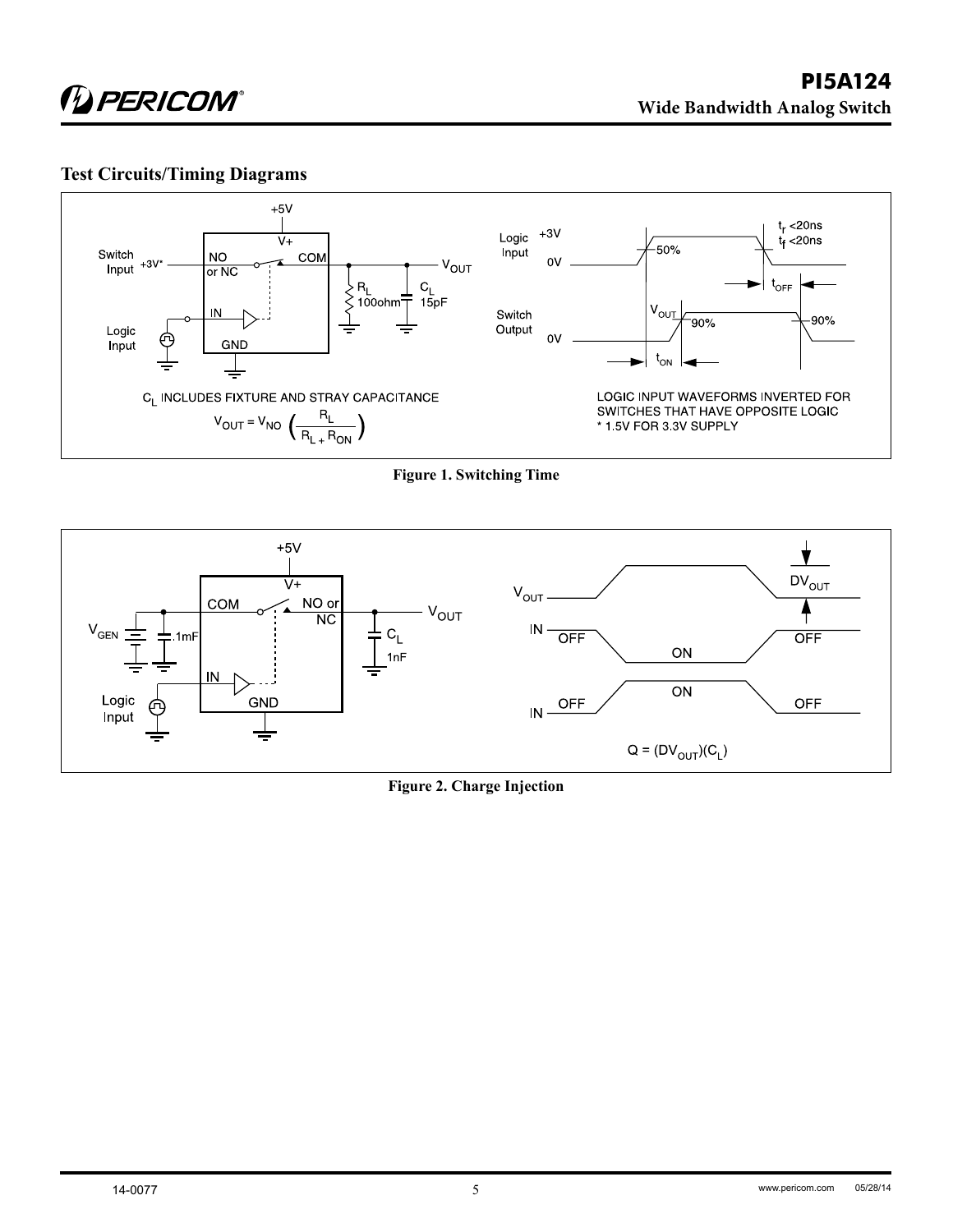## **Test Circuits/Timing Diagrams**



**Figure 3. Off Isolation**



**Figure 5. Channel-Off Capacitance**



**Figure 7. Bandwidth**



**Figure 4. Crosstalk (124 only)**



**Figure 6. Channel-On Capacitance**